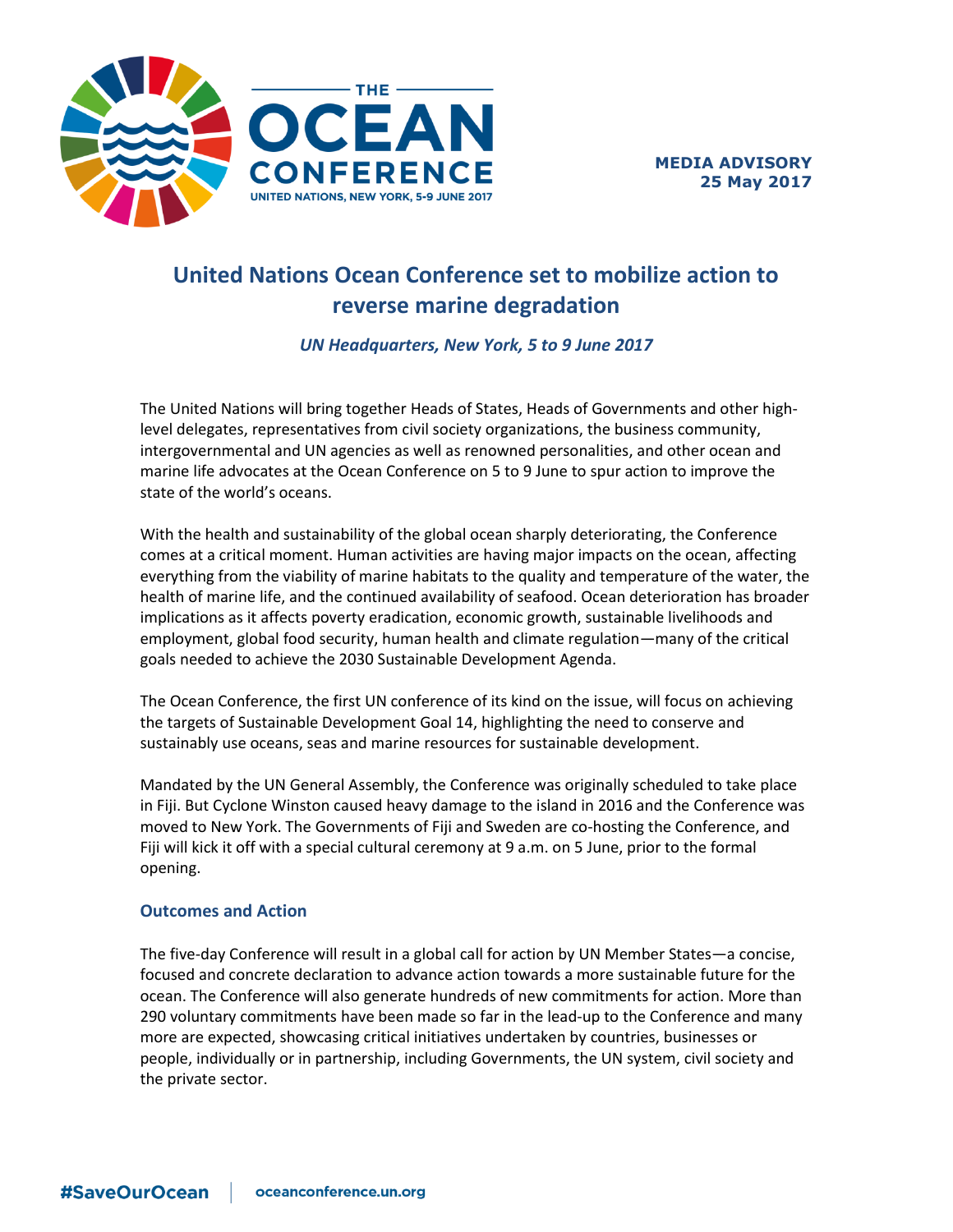



There will also be final report of the Conference, which will include the co-chairs' summary of the seven partnership dialogues, focusing on marine pollution, ocean acidification, conservation of oceans and their resources as well as marine and coastal ecosystems, sustainable fisheries, marine technology and issues concerning Small Island Developing States and least developed countries that depend on the oceans for their livelihood.

## **Other Major Events**

#### **World Ocean Festival**

Kicking off the week-long Conference will be the World Ocean Festival—a public event which will take place at New York City's Governors Island on 4 June. The Festival, which is free and open to the public, will offer views of a parade of boats from Pier 64 on the Hudson River, around the southern tip of Manhattan and past the UN on the East River. The Festival will host activities for all and feature conversations with the world's leading experts in ocean science, conservation and advocacy. The Festival is hosted by the City of New York and organized by the Global Brain Foundation.

#### **SDG Media Zone**

From 5 to 8 June, a SDG Media Zone, held in the UN Correspondents Association Club on the  $3^{rd}$ floor of the Secretariat Building at UN Headquarters, will feature live interviews and discussions with a diverse mix of high-level officials, experts, celebrities and other ocean advocates.

#### **Daily Briefings and Press Conferences**

On 1 June at 1 p.m. EST, the President of the General Assembly, Mr. Peter Thomson, and the Under-Secretary-General for Economic and Social Affairs and the Secretary-General of the Conference, Mr. Wu Hongbo, will brief the press ahead of the Conference in S-237 at UN Headquarters.

From 5 to 9 June, Conference Spokesperson Damian Cardona will brief daily on the latest Conference news at 12:30 p.m. EST in S-237. Additional press conferences by countries and participants will also be held in S-237 and stakeouts may be scheduled in the East Foyer of the General Assembly building (access requires MALU escort). Information can be obtained from the Office of the Spokesperson for the UN Secretary-General: <https://www.un.org/sg/en/spokesperson>

## **Please visit the following websites for information on the respective events:**

The Ocean Conference:<https://oceanconference.un.org/> World Ocean Festival[: https://www.worldoceanfest.org/](https://www.worldoceanfest.org/) World Environment Day:<http://worldenvironmentday.global/> World Oceans Day: <http://www.un.org/en/events/oceansday/>